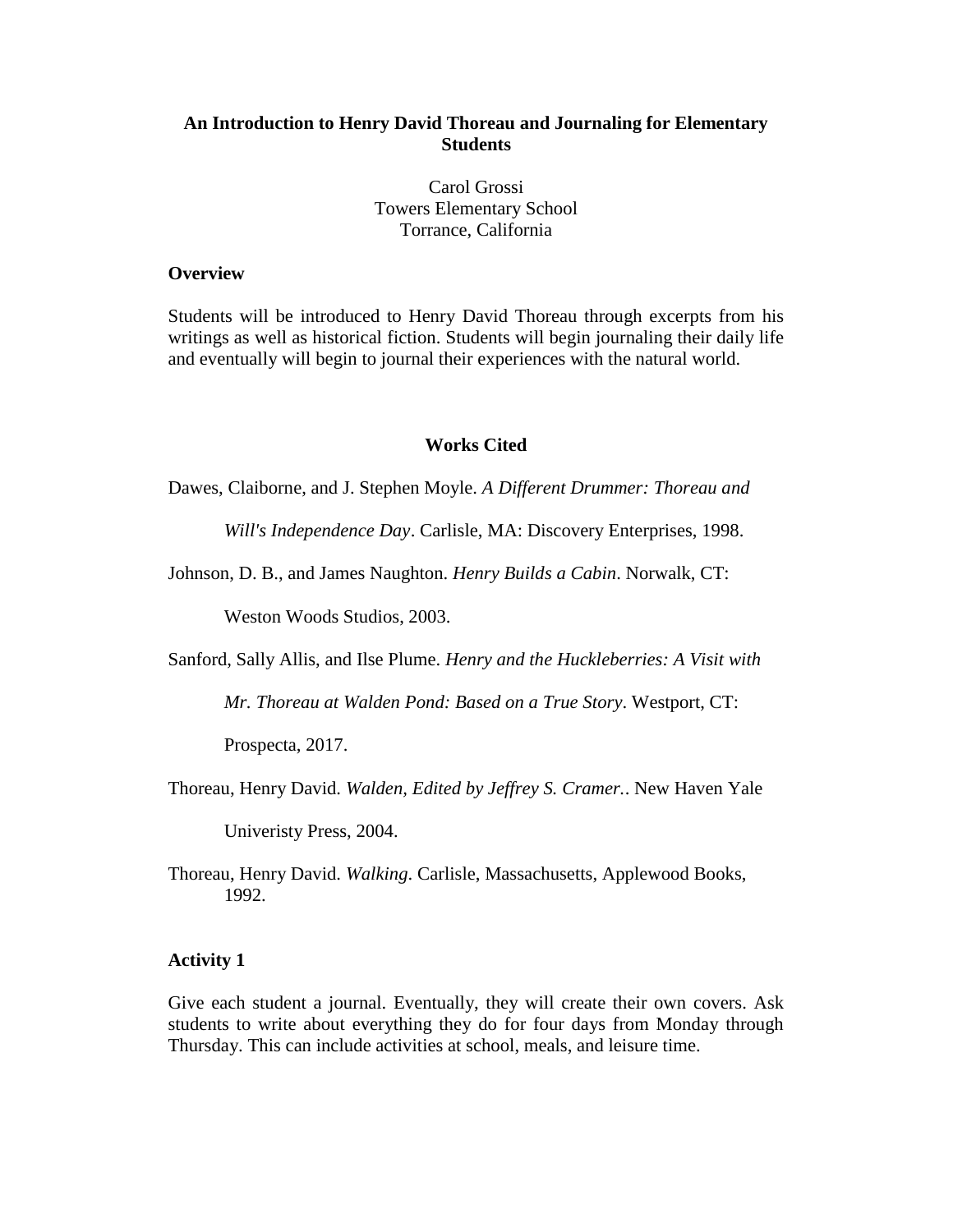# **Activity 2**

Take students outside of the classroom and have them spread themselves out on the blacktop or the field. Ask them to write about everything they see, hear, touch, and taste in a 5-10 minute period. Remind them that this will be done in complete silence. When they are done, they may share their experiences with their peers.

Next, read the following quote to the class as you project it on the board:

"I went to the woods because I wished to live deliberately, to front only the essential facts of life, and see if I could not learn what it had to teach, and not, when I came to die, discover that I had not lived." (p. 88)

Ask students to think about this quote and to discuss it with their table partners. Ask for volunteers to share what they think Thoreau meant. Then, ask students what they think are the "essentials" of life. As the class discusses, make a list. Then, ask students to reflect on what they have written in their journals this week and make a list of those things that they think are non-essentials. Post both lists.

**Read Aloud:** Read *Henry Builds a Cabin* to the class.

# **Activity 3**

**Read Aloud:** *Read Henry and the Huckleberries* to the class. Then share the PowerPoint of Images in Walden. Explain to the students that Thoreau was a careful observer of nature. In his journals he sometimes drew pictures of what he saw. Pass out the pictures from the PowerPoint as well as natural objects such as shells, plants, and pieces of tree branches. Ask the students to draw what they see.

**Assignment 1**: Ask students to take their journal home over the weekend. They will need to find a natural setting such as a yard, a park, a beach, or anywhere that they can enjoy natural surroundings. Ask them to use their senses to write about their experience. This should be done in silence for a period of 5-20 minutes. Remind them about their experience on the blacktop or field. Remind students that they can draw pictures as well as write.

**Assignment 2**: Ask students to attempt to avoid any of the non-essentials of life for one week and to write about their experiences in their journal every day. At the end of the week ask students to discuss their experiences with their table partners and then open it up for a whole class discussion.

What did they experience? How did it feel?

Ask students to continue journaling.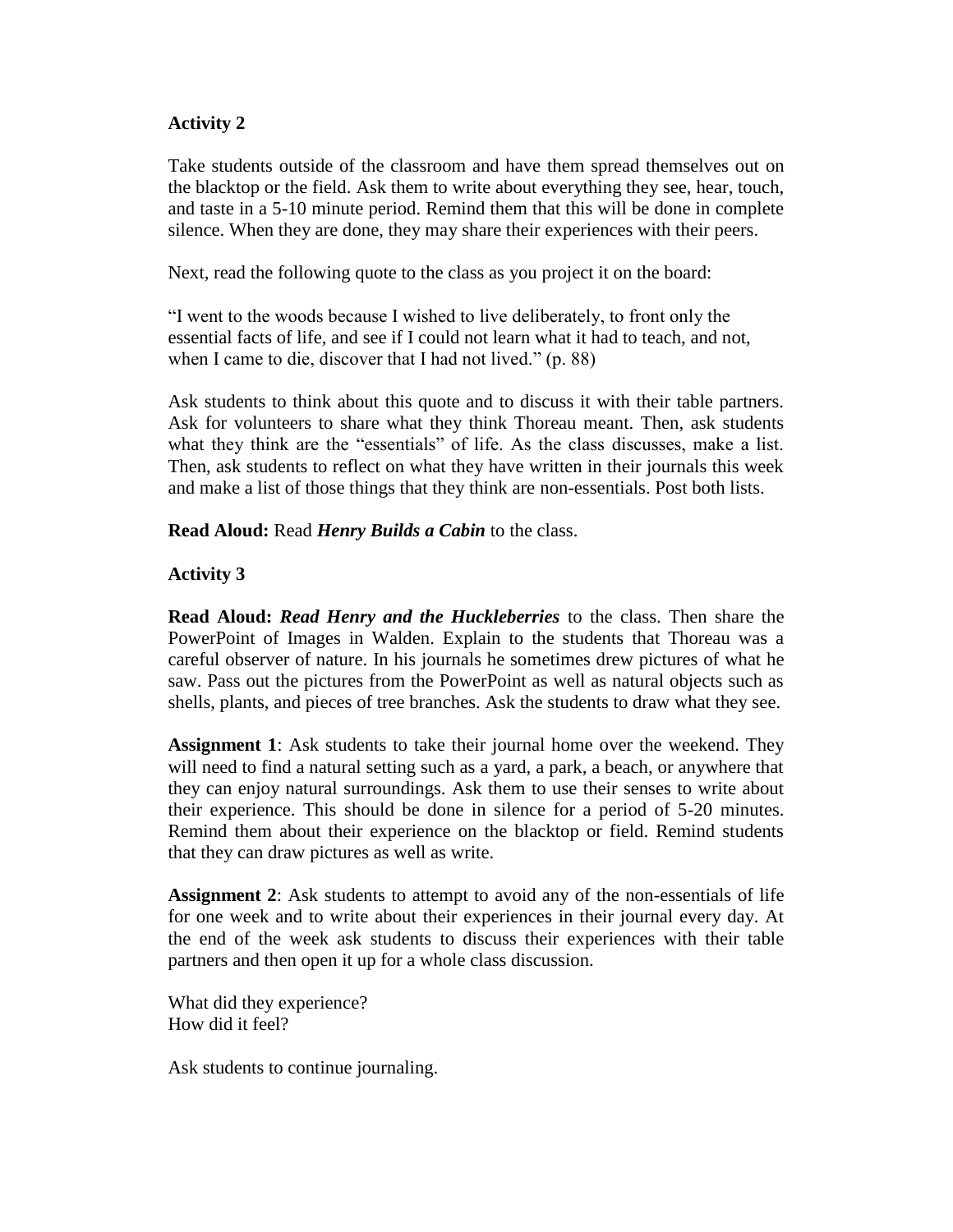**Read Aloud:** *A Different Drummer – Thoreau and Will's Independence Day* to the class.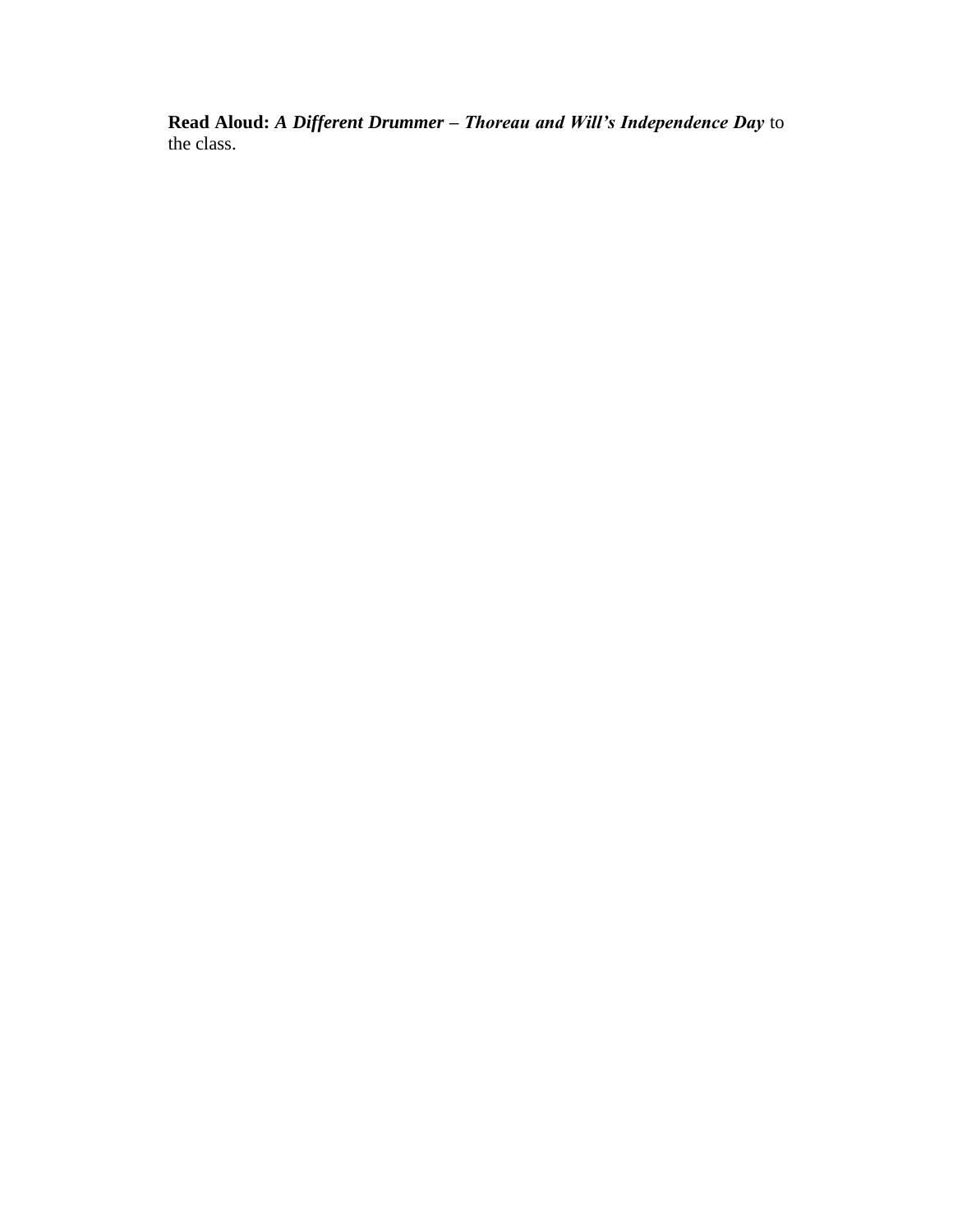# **Excerpts from the Writings of Henry David Thoreau**

# **From** *Walking*

"I think that I cannot preserve my health and spirits, unless I spend four hours a day at least, ---and it is commonly more than that, ---sauntering through te woods and over the hills and fields, absolutely free from all worldly engagements." (pp. 8-9)

"For I believe that climate does thus react on man, -- as there is something in the mountain-air that feeds the spirit and inspires." (p. 28)

"I derive more of my subsistence from the swamps which surround my native town than from the cultivated gardens in the village." (p. 39)

"I took a walk on Spaulding's Farm the other afternoon. I saw the setting sun lighting up the opposite side of a stately pine wood. Its golden rays straggled into the aisles of the wood as into some noble hall. I was impressed as if some ancient and altogether admirable and shining family had settled there in that part of the land called Concord, unknown to me, -- to whom the sun was servant, -- who had not gone into society in the village, --who had not been called on. I saw their park, their pleasure-ground, beyond through the wood, in Spaulding's cranberrymeadow." (pp. 53-54)

"Methinks we might elevate ourselves a little more. We might climb a tree, at least. I found my account in climbing a tree once. It was a tall white pine, on the top of a hill; and though I got well pitched, I was well paid for it, for I discovered new mountains in the horizon which I had never seen before, --so much more of the earth and the heavens. I might have walked about the foot of the tree for threescore years and ten, and yet I certainly should never have seen them. But, above all, I discovered around me, --it was near the end of June, --on the ends of the topmost branches only, a few minute and delicate red cone-like blossoms, the fertile flower of the white pine looking heavenward. I carried straightaway to the village the topmost spire, and showed it to stranger jurymen who walked the streets, --for it was court-week, --and to farmers and lumber dealers and woodchoppers and hunters, and not one had ever seen the like before, but they wondered as at a star dropped down." (pp. 56-57)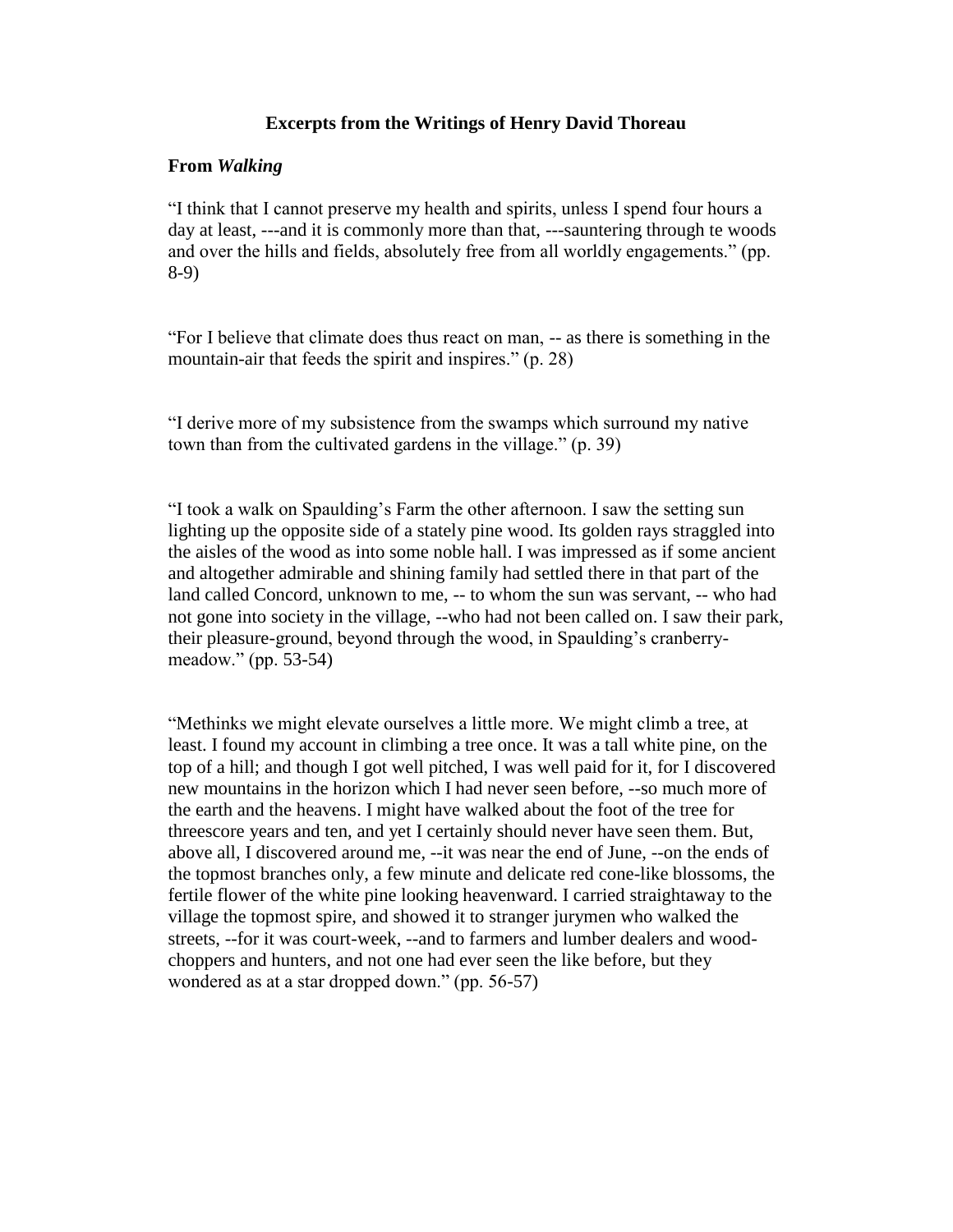#### **From** *Walden*

"I went to the woods because I wished to live deliberately, to front only the essential facts of life, and see if I could not learn what it had to teach, and not, when I came to die, discover that I had not lived." (p. 88)

"Still we live meanly, like ants…Our life is frittered away by detail An honest man has hardly need to count more than his ten fingers, or in extreme cases he may add his ten toes, and lump the rest. Simplicity, simplicity, simplicity! I say, let your affairs be as two or three, and not a hundred or a thousand; instead of a million count half a dozen, and keep your accounts on your thumb nail." (pp.88- 89)

"The scenery of Walden is on a humble scale, and, though very beautiful, does not approach to grandeur, nor can it much concern one who has not long frequented it or lived by its shore; yet this pond is so remarkable for its depth and purity as to merit a particular description. It is a clear and deep green well, half a mile long and a mile and three quarters in circumference, and contains about sixty-one and a half acres; a perennial spring in the midst of pine and oak woods…The surrounding hills rise abruptly from the water to the height of forty t eighty feet, though on the south-east and east they attain to about one hundred and one hundred and fifty feet respectively, within a quarter and a third of a mile. They are exclusively woodland. All our Concord water have two colors at least, one viewed at a distance, and another, more proper, close at hand. The first depends more on the light, and follows the sky. In clear weather, in summer they appear blue at a little distance, especially if agitated, and at a great distance all appear alike. In stormy weather they are sometimes of a dark slate color. The sea, however, is said to be blue one day and green another without any perceptible change in the atmosphere. I have seen our river, when, the landscape being covered with snow, both water and ice were almost as green as grass. Some consider blue "to be the color of pure water, whether liquid or solid." But, looking directly down into our waters from a boat, they are seen to be of very different colors. Walden is blue at one time and green at another, even from the same point of view. Lying between the earth and the heavens, it partakes of the color of both. Viewed from a hill-top it reflects the color the the sky, but near at hand it is of yellowish ting next the shore where you can see the sand, then a light green, which gradually deepens to a uniform dark green in the body of the pond." (pp. 170-171)

Every morning was a cheerful invitation to make my life of equal simplicity, and I may say innocence, with Nature herself. …I got up early and bathed in the pond; that was a religious exercise, and one of the best things which I did." P. 86)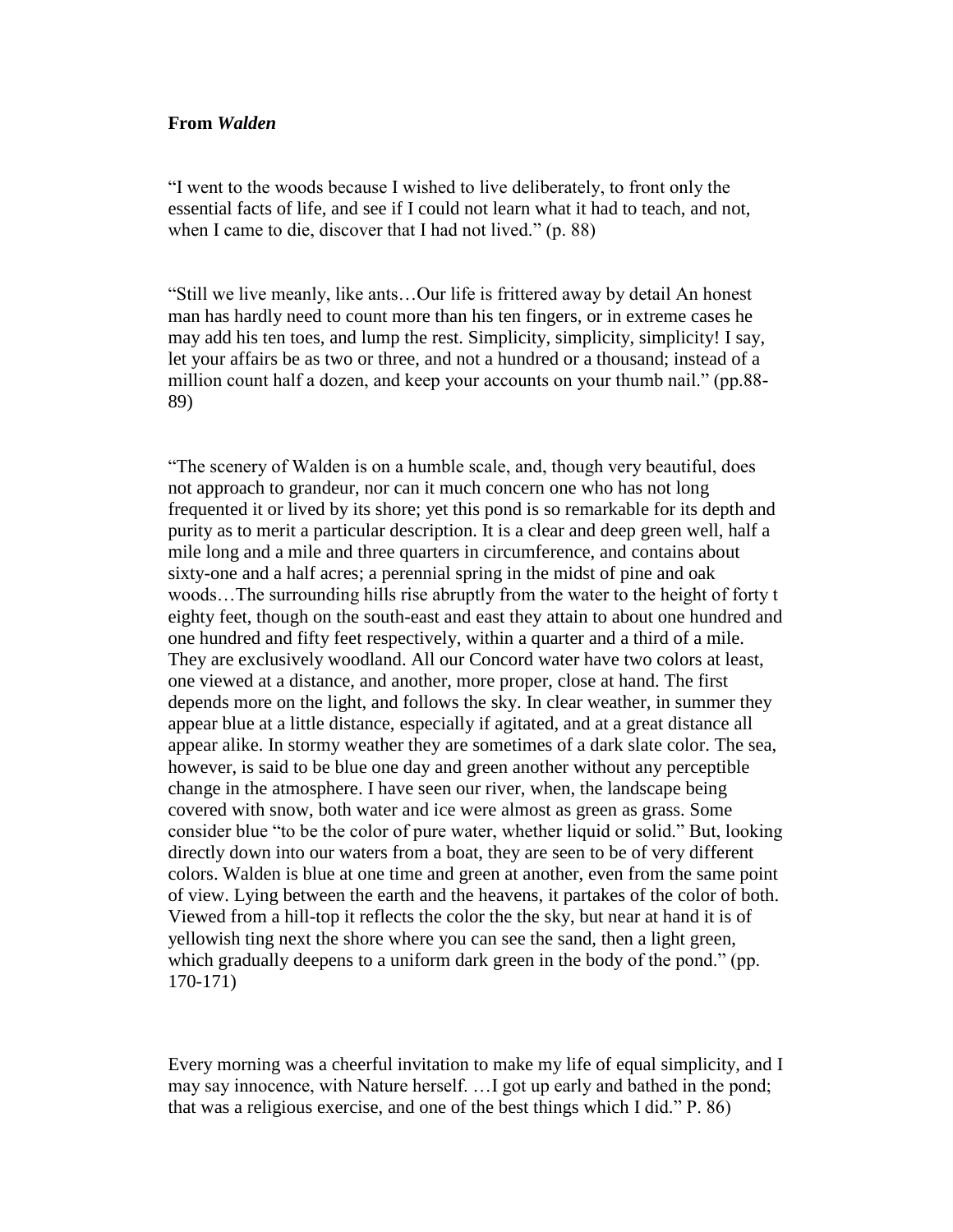"The shore is composed of a belt of smooth rounded white stones like paving stones, excepting one or two short sand beaches, and is so steep that in manyh places a single leap will carry you into water over your head.;;;Some think it bottomless. It is nowhere muddy, and a casual observer would say that there were no weeds at all in it; and of noticeable plants, except in the little meadows recently overflowed." P. 173)

"You can even detect a waterbug (Gyrinus) ceaselessly progressing over the smooth surface a quarter of a mile off; for they furrow the water slightly, making a conspicuous ripple bounded by two diverging lines, but the skaters glide over it without rippling it perceptibly." (p. 181)

"One November afternoon, in the calm at the end of a rain storm of several days' duration, when the sky was still completely overcast and the air was full of mist, I observed that the pond was remarkably smooth, so that it was difficult to distinguish its surface; though it no longer reflected the bright tints of October, but the somber November colors of the surrounding hills." (p. 183)

"When I first paddled a boat on Walden, it was completely surrounded by thick and lofty pine and oak woods, and in some of its coves grape vines had run over the trees net the water and formed bowers under which a boat could pass. The hills which form its shores are so steep, and the woods on them were then so high, that, as you looked down from the west end, it had the appearance of an amphitheatre for some kind of sylvan spectacle. I have spent many an hour, when I was younger, floating over its surface as the zephyr willed, having paddled my boat to the middle, and lying on my back across the seats, in a summer forenoon, dreaming awake, until I was aroused by the boat touching the sand, and I arose to see what shore my fates had impelled me to; days when idleness was the most attractive and productive industry. Many a forenoon have I stolen away, preferring to spend thus the most valued part of the day; for I was rich, if not in money, in sunny hours and summer days, and spent them lavishly; nor do I regret that I did not waste more of them in the workshop or the teacher's desk." (p. 185)